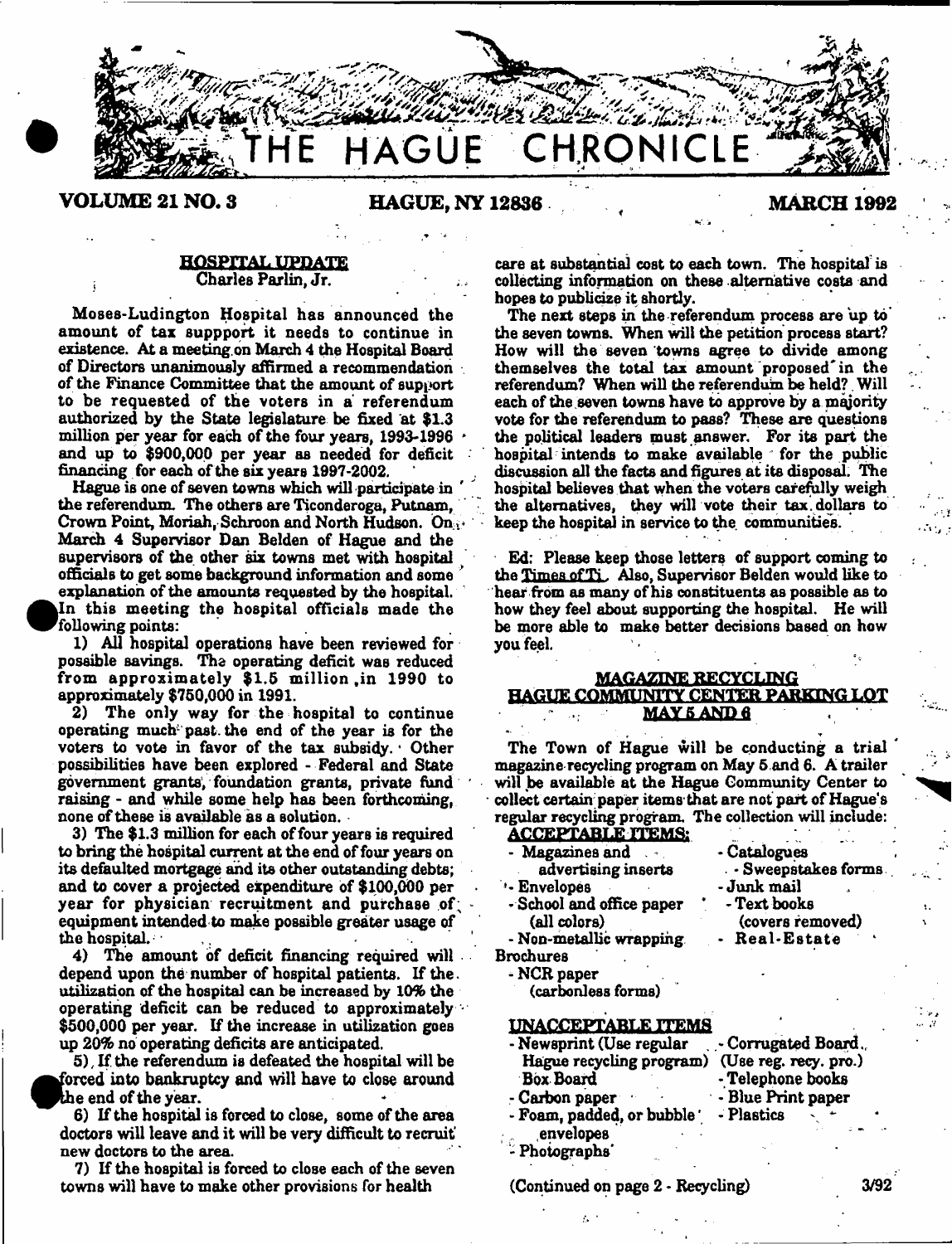## (Cont. from p1 Recycling)

If this trial program is *r*successful, additional collection days will be scheduled. Please review the: *\** acceptable item list and avoid bringing unacceptable items. For further information contact John Breitenbach, Jr. at the Hague Community Center, 643-6161. \*

## **NOTICE TO HAGUE TAXPAYERS**

The Concerned Taxpayers of the Town of Hague have formed a support group which will meet Friday, March 20,1992 at the Hague Community Center at 7PM. The meeting is open to the public. If you would like more information, call 643-6359 or 686-6222.

#### **HAGUE SENIOR CITIZENS CLUB**

The regular'meeting of the Hague Senior Citizens Club will be held on Tuesday, March 24 at 1:30PM at the Community Center. Mr. Bruce Craig , Hague, a member of the Moses Ludington Hospital Board, will 1 be our guest speaker (your correspondent has bad the pleasure of hearing Mr. Craig and KNOWS that everything he has to say is important and worthwhile. He will be using slides with his presentation.

Refreshments will be served following the meeting. Doris Bolton and Mildred Stockholm will be the hostesses for the occasion... ewa

### **WARREN COUNTY** COUNCIL OF SENIOR **CITIZENS LUNCHEON**

The annual Senior Citizens Luncheon will be held on May 14 at the Sagamore Hotel in Bolton Landing. There will be a choice of two entrees: broiled chicken with rosemary butter or London broil. Both entrees are \$12.00. Each club must submit its reservation list to the luncheon chairman no later than April 28, and earlier if possible To register for this  $\epsilon$ luncheon, phone the Community Center at 643-6161, give. your name and choice of entree. Checks should be made payable to Ethel W. Andus, who will in turn write the single check necessary to cover the Hague Senior Citizens Club's luncheons. Your check may be mailed to Ethel at P.O. Box 2661, Silver Bay, NY 12874. The Seniors being honored this ' year are all from the town of Queensbury. Mr. Victor Grant, Chairman of the Warren County Board of Supervisors will be the guest speaker, and Mr. M. Brandt, Supervisor of the Town of Queensbury will be introducing the Seniors of the Year. Any Senior (50+), whether a seasonal or year-round resident, is eligible to attend this luncheon. So let's make Hague's representation a great one again this year • the Sagamore is a beautiful resort in a beautiful spot, and we are sure that you will find it interesting... ewa

## **CARNIVAL BREAKFASTS A GREAT SUCCESS**

The Hague Volunteer Fire Department thanks all of the willing workers who aroee early in the morning to set tables, prepare food and then cleaned up on the mornings of February 16 and 17. On Sunday morning many of the workers drove over icy roads to meet their commitments. Under the capable guidance of Joyce Monroe, Food Chairman, the breakfasts earned ,\$764.64 for the Fire Department

Thanks go also to all of the wonderful people who turned out to eat their breakfasts at the Community Center those

two mornings. We are most grateful to the workers and to the customers - both are needed for the success of .Fire Department's fund raising efforts.

 $-2-$ 

The decorated sweatshirt that was raffled off was won by Barbara Belden.... ewa

#### **HAOUB HISTORICAL SOCIETY MEETS**

The Hague Historical Society holds its first meeting of 1992 on Thursday, March 26 at The Hague Community 'Center. A social hour begins at 7:30PM and the meeting at 8PM.

.The subject of the meeting is "A Memory To Share", with each member bringing one or more of these treasured memories to share.

The April meeting will tell "The Chatauqua Story" with Ethel Andrus as the narrator.

All are invited to these meetings so shake off the winter doldrums and feverishly come meet the other cabin victims.

## **ART SHOW**

The public is invited to attend the March art show . sponsored by the Ticonderoga Historical Society. Located in the Hancock House at Moses Circle, the hours are Wednesday through Saturday from 10AM to 4PM. It opens Wednesday March 11 and ends Saturday March 28. This month the two featured artists both choose to work in the centuries old but ever popular medium of oils. A majority of the paintings will be for sale.

Linda Breed-Jaenisch began studying with Atea Ring in 1976. After an absence of several years from her native North Country Bhs resumed painting, and studying with Jane Garvey. Her subjects range from landscapes to wildlife. We are pleased to present her first exhibition.

Our second artist is Mary Barre. She also has been a student of Jane Garvey. Her achievements include first and second prizes at the Essex County Fair. photographs the mountain scenes and birds of choice before progressing to brush and canvas. ^

#### **, t TIPPING FOR CHARITY"**

On Tuesday, March 17 between 11:3QAM and 2:30PM a luncheon will be held at ODoc's Restaurant on the comer of Montcalm Street and Champlain Ave. in Ticonderoga. Area business owners, managers and community leaders will act as "Celebrity Waiters and Waitressesa" at the luncheon and actually serve lunch to their guests, trying to raise "tips" by. using their ingenuity to dazzle and pamper them.

Lunch is \$6.00 per person, including the tax BUT NOT THE TIP. All tips and 2/3 of the lunch profit will directly benefit the hospital and the Downtown Business Assoc, which is raising funds to create fifteen Disney character costumes for promotional events. Tickets are on sale at Rathbun Jewelers and Arthur's Drug Store. A choice of seating will be available either from 11:30 to 1:00 or from 1:00 to 2:30. Never having worked for tips before, I do hope to do well. Will I see you there? For more information, contact Howard Rathbun, Bus. Assoc, president at 585-2244.... djh

LOST - brown leather key case containing four keys. If found, please return to Community Center. The. owner would be most grateful.

#### \*\*\*\*\*\*\*\*\*\*\*\*\*\*\*\*\*\*\*\*\*

*May tht road riu to mitt you. May tht wind St always at your badu* **,** *May tht suti sfunt warm upon yourfau, tht nans faS soft upon your fulds and, until tot mut ogoin, may Qod.hoCd you in tht palm of Mis Hand .. .Anlrish'BUssing Q* $\mathbf{r}_i$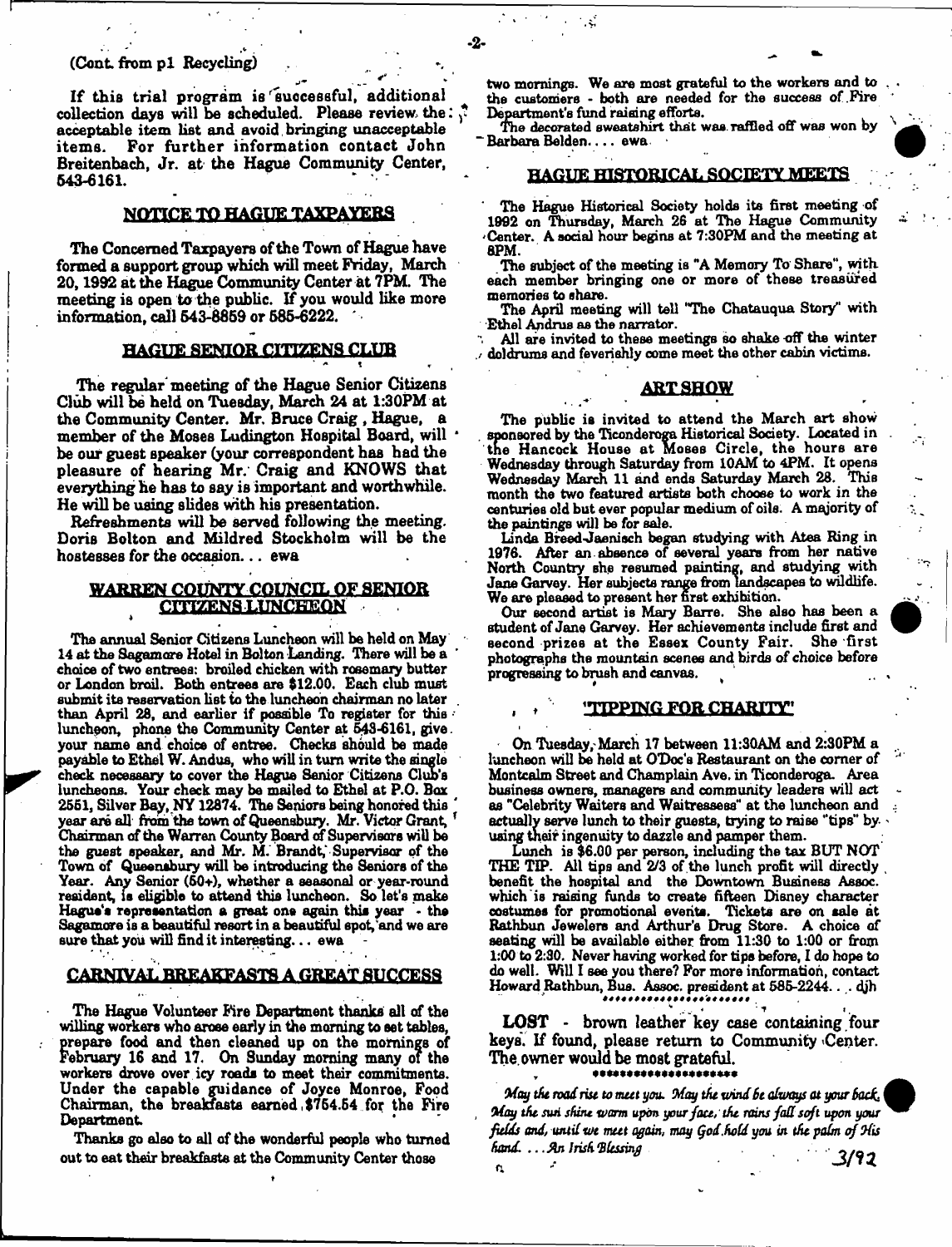## **ZONING BOARD OF APPEALS - 2/27/92**

 $\bullet$  The only variance request listed for the Feb. 27 ZBA was withdrawn. After reviewing the applications of various residents who wanted to fill the two ZBA board positions, the members unanimously agreed to recommend.David Kesselbach and John Evans.

A summary ,of Stormwater Management Committee report was given.

Recommended the Revision Committee reconvene. Announced a. presentation by an insurance representative at the March 5 Planning Board' meeting. Members of the ZBA board were invited. •

The town board member representative at the board meeting asked for opinions and in-put as to the need  $\ell$ for her presence at every meeting. She will abide by their decision. • ? ' \* *\**

#### TOWN BOARD MEETING - 3/10/92

At the March 10 Town Board meeting several people took advantage of Supervisor Belden'8 offer of privilege of the floor and expressed their views on a number of matters and made several suggestions on some other items.

COMMUNICATIONS AND PETITIONS:

Two letters from John Silvestri, town attorney, were read re: open meetings and executive session and Board of Assessment Review.

The Fish and Game Club's request for the use of the ^^>ark parking lot for the BASS Tournament was  ${\tt ranted.}$ 

Tom Stull and Frances Clifton have resigned from the Board of Assessment Review. 1

A drainage problem at Imhoffs in Cape Cod will be addressed.

SPECIAL COMMITTEES:

Sal Santaniello, Fire Department, spoke of a new piece of equipment bought and the manner of payment

When there is a 100% completed sewer plan an informational meeting will be held and questions answered by those who know them.

Community Center Committee to reconvene next month.

Supervisor Belden has been in communication with Cable TV. Karen Laundree and Dick Frasier to discuss future plans.

Youth Committee still working on getting figures from Ti on basketball court

REGULAR COMMITTEE REPORTS:

 $\sim$   $\sim$ 

1. Still investigating landfill logging. 2. Problems with two trucks in Highway Dept.  $\cdot$  3. David Kesselbach & John Evans were appointed to fill the ZBA openings after board went into executive session to discuss personnel: 4. There are two openings on the Board of Assessment Review. Training is required. Inquire at the Community Center, if interested. 5. ^Senior Citizens meeting on March 24 will have Bruce raig showing slides on the Moses Ludington Hospital Campus. All Hague residents are invited 6. Val - Lawrence has been added to the School Tax Investigation Committee. 7. Health coverage for Dick

Dunklee, Highway Supervisor to be investigated. 8. Landfill meetings have been held about reclama- tion. Extensions requested on money and time.

Three resolutions were passed: Res. #7 - asking for continuous CHIPS funding. (New budget cut us by 35%). Res. #8 - to accept Warren County plan for fire *f* department response on hazardous waste material. Res. #9 - To amend budget

The Home Bureau would like to purchase a BUNN \* coffeemaker, with the help of other organizations who might be using it. It would be a permanent fixture in the kitchen.

Ice and snow contract until 1993 with DFW, county . wise.

Bemie Smith's cemetery contract tabled until April. In answer to rabies question, the law states the owner is responsible for having his or her animal vaccinated. '

An informational meeting will be held when Supervisor]Belden learns more about hospital plans.. . gl

State of New York Supreme Court Warren County

The First National Bank of Glens Falls, Plaintiff against Hague Commons, Inc., Rosemarie Viscardi, Edward and Thomas O'Connor Inc., the people of the State of New York, Robert L. Katzman and Board of Directors of Locust Inn Estates Homeowners Association,'Inc. . as defendants.

By virtue of a Judgment of Foreclosure and Sale duly • made and entered in the above entitled action and bearing the date the 28th day of February 1992, the undersighed, the referee in said Judgment named will sell at public auction, to the highest bidder according to such terms of sale as shall be provided immediately prior to such public auction, to be held at the main entrance to the Warren County Municipal Center, town of Queensbury, New York on the 14th day of April 1992 at 10 o'clock in the forenoon of that day the premises directed by said Judgment to be sold and therein described and described in Schedule "A" annexed hereto. Dated March 10, 1992. /s/ Richard P...-Tarantino, Esq. Referee.

## EQUXVALENCY TEST TO BE GIVEN

The GEJD (High School Equivalency) will be given at Ticonderoga High School on April 1 and 2. Changes this year: Applications may be sent directly to High School Equivalency Testing Program, P.O. Box 7348, Albany, NY 12224-0348; or Guidance Office. Ticonderoga High School, Calkins Place, Ticonderoga, NY; 12883.

There is now a \$25 fee for the test. A check or money order for that amount m ust be sent with the application.

WIZARD OF OZ TO BE PRESENTEDby the elementary school students at the Elementary School cafeteria on March 20. There is a cast of 100 children in this musical production directed by Jeanne Seel and Linda Azer.  $\therefore$   $\therefore$  3/92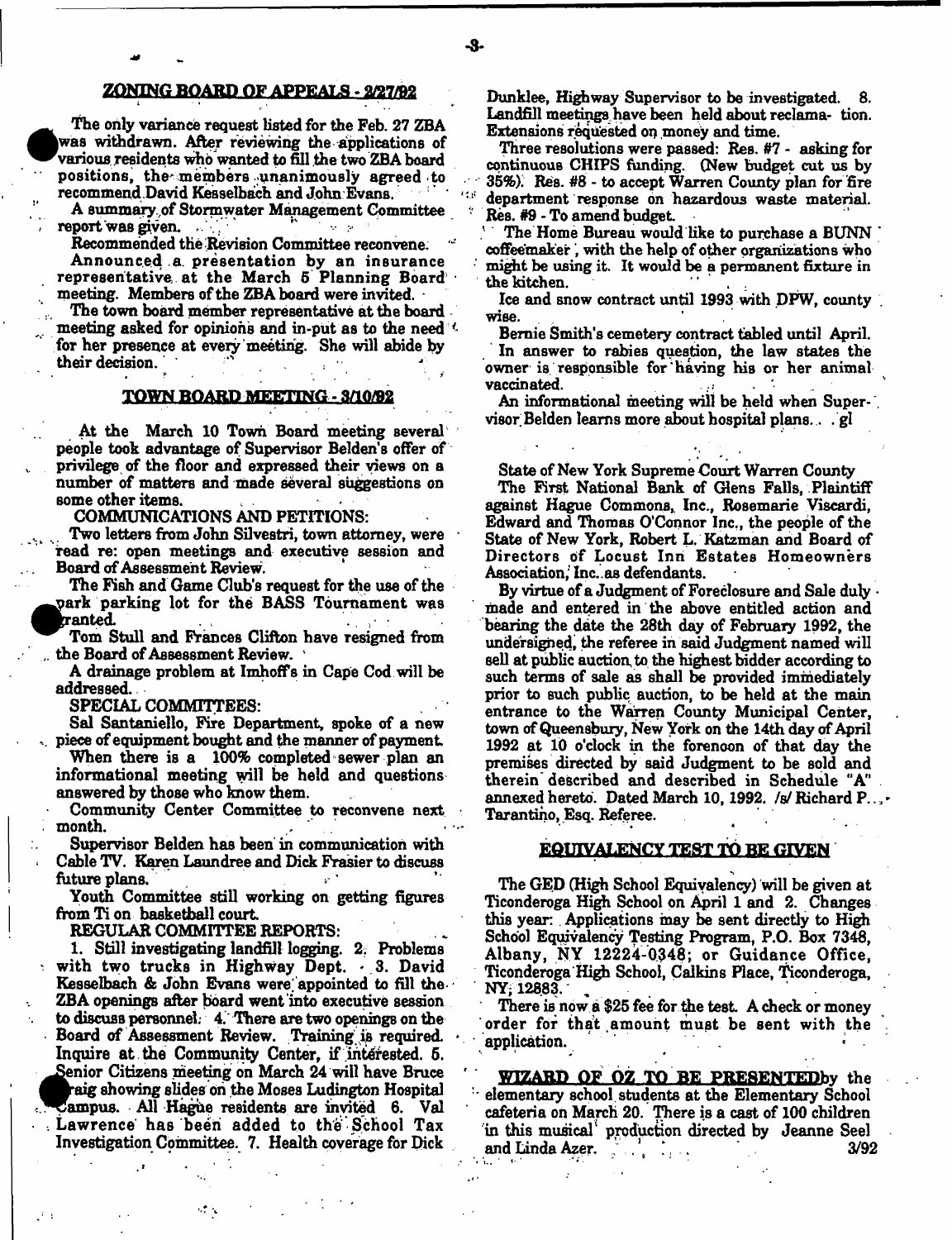#### LETTER TO THE EDITOR

The Moses-Ludington Hospital is facing the greatest challenge in its 84-year history. Its 160 jobs and wide range of health care services will cease if the taxdistrict referendum projected for the near future does ' not pass in the seven towns surrounding the hospital.

The facility will close and the economic impact will be severe. The majority of our doctors will not stay in the area since they rely on hospital service for a significant portion of their income.

Our volunteer ambulance service will never be able to cope with all the demands of transporting emergency, cardiac, and trauma cases to the Glens Falls, Burlington, Plattsburgh, or Middlebury Hospitals at least an hour away.

Elizabethtown is not even an option for many types of emergencies since, there is no operating room there. We will have to support a paid ambulance service and the costs will be enormous. Added to this are the serious risks of traveling by ambulance during that first unstable hour given our geography and climate. Lives will be lost and even routine medical care will be compromised.

We encourage the people within the seven towns involved to write letters and voice your support for keeping Moses-Ludington Hospital operating. Hospital Campus leaders are doing their best to work out a cost feasible solution to this difficult and complex problem. Please give them a chance and your support Now more than ever, we need your help.

Sincerely, /s/ Sue Rathbun & Peg Broadhead, Co-Chairs, Ad Hoc P.R. Committee

#### EDITORIAL

Every town has its problems and Hague is no exception. The main difference is in a small town like Hague we seem to be more aware of them. This year will be a very difficult one for the town of Hague. Our major concerns are the closing of the landfill, sewage disposal system, storm water runoff, Moses Ludington Hospital, or an alternative health care facility, and the always present school, and other taxes, which at the moment is the biggest issue of all.

During the past couple of years the assessors' office has been working on the revaluation process. The procedure which was mandated by the state was started under the elected assessors and continued under the present sole assessor. In February all taxpayers received letters which gave them their new assessments and their projected tax increase or decrease. A number of hearings have been held during, the past year for the purpose of preparing the taxpayers for what still came as a shock when the figures were finally revealed. The assessor explained very thoroughly the entire process and answered questions for those who were interested enough to attend.

Of course none of us want to be over-assessed or' overtaxed. But there is a procedure which one should follow; the first step of which is to make an appointment with the assessor to question him on how

he made his calculations. If one does not receive satisfaction from this visit, the next step is to file a grievance form and come before the Board of Assessment Review, whichconsists of five members of the community. If a reasonable decision is not made by this board, in the opinion of the griever, then the next step is to take it to court.

Many rumors have been spread, figures have been erroneously reported and we seem to have an undercurrent of hate in the town. This will serve no useful purpose. When you hear "unofficial information, investigate.. Go to the "horse's mouth" and make sure the information is correct. We need to get back together again. Take an active interest in your town. Go to the meetings. Listen. Make suggestions. Volunteer your services.

If it is any consolation - Ticonderoga went through a revaluation last year. They had the same problems and were just as upset about their new assessments as we are this year. • However, things have quieted down and seem to be back to normal. So maybe for us - "this too shall pass."

### SBA ELECTS BROWN. TETZ TO LEAD BOARD

'Die Silver Bay Assoc, has elected Joanne Brown, a retired school principal from Ithaca/NY as its president of the board of trustees for the next three years. Frank Tetz, a vice president at Towers Perrin in Philadelphia, will serve as vice-president. Both are long-time summer residents of Silver Bay. Six people were elected to serve as trustees: John Brubacher, Starrs, CT; Natalie Dufly, Demarest, NJ; Gary Edman, Dayton, OH; Robert Hoffman, Weston, CT; Ronald Reisner, Oceanport, NJ and Mark Pacala, Orlando, FL. FL. . < \* \*

## PANCAKE BREAKFASTS, MARCH 22 AND 29

Two Sundays in March, two opportunities to have a favorite breakfast at only \$3.00 a person. Sunday, March 22 (SAM- 11AM) at the Masonic Temple on Montcalm St. and on Sunday, March 29 (8AM-11AM) the Pancake Breakfast will be held at the Hague Community Center. Both breakfasts are sponsored by the Ticonderoga Festival Guild as fund raisers for its 1992 season.

Five Tuesday evenings of entertainment are scheduled for July and August under the yellow and white tent on the Ti Village Green. These will include Blue Grass, pop and Broadway tunes, classical quartet presenting traditional, modern and contemporary composers, dance and musicians. The Ticonderoga Festival Guild has gained its reputation too for Arts Trek, the award winning series of free programs for children.

By dropping in at each of the pancake breakfasts, people not only can help make the pancakes disappear; they also help the Festival Guild perform the magic color-switch - changing red ink to black in the budget SUNDAY, MARCH 22 - MASONIC LODGE, TI SUNDAY, MARCH 29 - HAGUE COMMUNITY CTR. 8AM-11AM - \$3.00 ... bdg

GLEANING Program will be held on March 24 in the  $\cdot$ Community Center from 1-3PM. Bring documentation.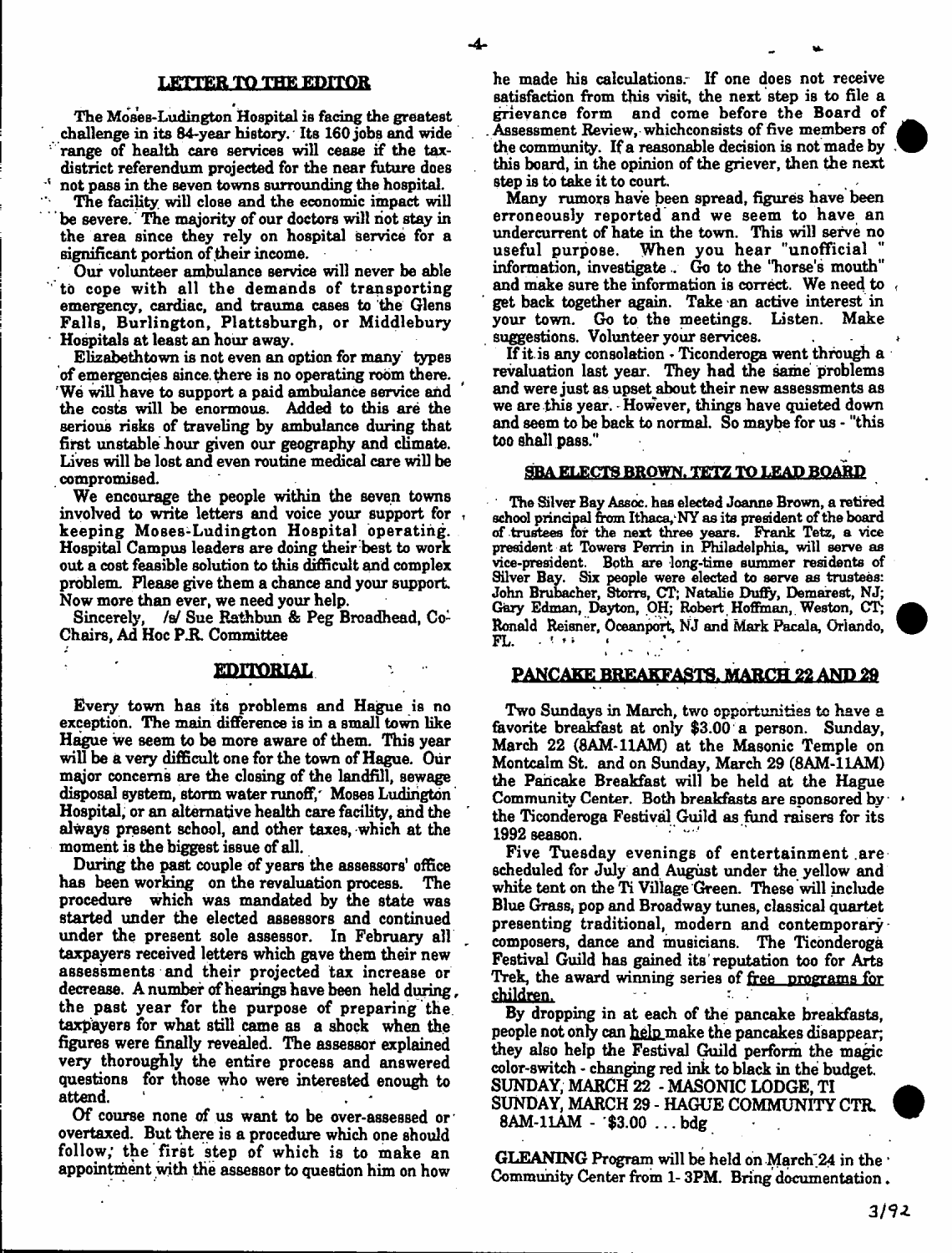#### NATURE NEWS Laura Meade

This is the season when owls are seen and heard because they are nesting and their chicks ar born. . During the years that I have kept bird records, nine species of owls have been reported in the Town of Hgue. Here is a list of these, plus facts about each:

BARN: Face is heart-shaped; nests in barns, caves, hollow trees, belfries, towers, attics or abandoned mine, shafts; makes a vicious hissing sound at night (similar to an angry bobcat); seen up Shamrock Hill and heard ' 1 at New Hague Road.

BARRED: Large, round head, with dark brown eyes and mottled brown feathers; has a day or night rhythmic hoot often written as "Who cooks for you? Who cooks for you-all?"; seen at Sabbath Day Pt.

GREAT GRAY: Similar to Barred, but larger with. yellow eyes and larger, strongly-lined facial disks; during winter of '78-'79 as many as 60 sightings were reported in New York State, although this owl is considered to be rare south of Canada; has a deep, booming "shoo-hoo-hoo"; seen in woods above^ Trout House Village..

GREAT HORNED: Large owl, with widely spaced ear tufts, yellow eyes and a white throat bib; makes a resonant series of 4 or 5 calls "hoo, hoo-oo, hoo, hoo"; preys on any medium-sized mammal or bird; heard at

Jabe Pond and New Hague Rd.<br>LONG-EARED: A'slender A' slender, crow-sized owl, with ng ear tufts (set close together) and yellow eyes; hakes a low moaning "hooo" or a catlike whine; often roosts in groups; heard at Watts HiU. \*

NORTHERN HAWK OWL: " A medium-sized, hawklike day-flying owl with a long, rounded tail and barred underparts; does not sit erect as other owls but often perches at tip of tree and jerks tail like a Kestrel; flies low, rising abruptly to perch; has a chattering *J* "kikikiki" or illy-illy-illy-illy" sound or a harsh scream; seen in woods above Trout House Village.<br>**SAW-WHET:** A very tame little ow

A very tame little owl  $(7 - 8 \t1/2")$ without ear tufts; its song is a mellow whistled note repeated mechanically in endless succession, often 100 to 300 times per. minute; seen at Trout House Village \* and L. Meade's property.  $\sim$   $\sim$ 

COMMON SCREECH: The only eastern owl (7"-10") with ear-tufts; has 2 color phases (red-brown and gray); makes a mournful whinney or tremulous wail, usually at dusk in spring; heard near old graphite mine above Lakeshore Terrace. ^

SNOWY: A large, white owl which nests on the Canadian tundra, but often winters in the Adirondacks; shows little fear of human activities and may be seen perched on roof of a building, on a post, on a highway signor near a ski tow; usually silent; seen near Route 9N on Tongue Mt.

If you see or hear an owl please notify me so I can  $\bullet$ >vide a report to the Federated Bird Clubs of New rk State.

## **1992 HAGUE WINTER CARNIVAL**

This year's Winter-Carnival seemed to go along well, with many successes, only a few glitches, and all events going off as usual, except the Cross Country Ski Race, which was cancelled due to lack of snow and dangerous trail conditions. The weather was not with  $\cdot$ us, but we managed to clean up after Saturday night's storm, and go on with Sunday's events.

Results of events of the Carnival were published in the Times of Ti. but we will include here a list of those fom Hague who won and placed in some of the weekend's competitions: The May family made the winning snow sculpture, "The Mermaid"; Tony, DeFranco finished first in the Junior Division of the 10-K Polar Bear Run, with a time of 37:40 minutes; Pat Rose finished second in the Women's Division with a time of 50:44 minutes; Fred LaPann finished third in the Master's Division, with a time of 42:18 minutes. Hague can boast of one "Polar Bear" this year: Jenni Owens jumped off the Trout House Village dock with eight other "Bears." The Olcott team placed second in the volleyball competition. In the Ice Auger and the volleyball competition. Chisel /Championships, Todd Porter placed first in both the Chisel and the Under 3" Auger divisions. Marty Spelman of Silver Bay and Syracuse placed first in the Over 3" Stock Auger division. Perry Girard, Jr. in the Sub-Junior Open Auger competition; with Greg' Fitzgerald second; David Fitzgerald placed second in the Junior Chisel division.

At this point, it looks as though, the Carnival Committee will be making a \$1,000 donation to the Beste Scholarshiup Fund: Three students, Lisa Cobb, Rachel Martino and Kelly'Yaw were presented with a total of  $$750$  in scholarship awards at the Carnival Buffet. At the Ticonderoga High School graduation in June, another student from Hague will receive the \$100 Outstanding Student Award from Winter. Carnival Funds. Also, a private donation of \$50 was received for the Beste Fund during the Carnival, and \$97.00 was collected as the "Beste Box" was passed around from table to table during the Awards  $\mathbf{r}$ Ceremony. $^{\circ}$  So, the Beste Fund will be near the \$7,000 mark by Spring. We thank everyone for lending their support for this very worthwhile cause..

In addition, the Committee would like to thank all the volunteers who helped in some way over the weekend. Official thank yous are in the works, but another mention, here would certainly seem appropriate.' We could never have done it without you! On to '93... Kathy Santaniello

.The first edition of the quarterly publication "The Lake George Nautical Newsletter^ will delve into the history of the lake, its vesels and shipwrecks. The inaugural issue, set for mid-March will be devoted entirely to nautical news from the L.G. region. The newsletter will be published in March, June, Sept. and Dec., Annual subscription donation - \$18.00, made payable to the Lake George Historical Association-Bateaux Below Fund. Mail check with name and address to Bateaux Below, P.O. Bax 2134, Wilton, NY 12866: First edition, will feature a column on shipwrecks and on the creation of shipwreck preserves.

3/92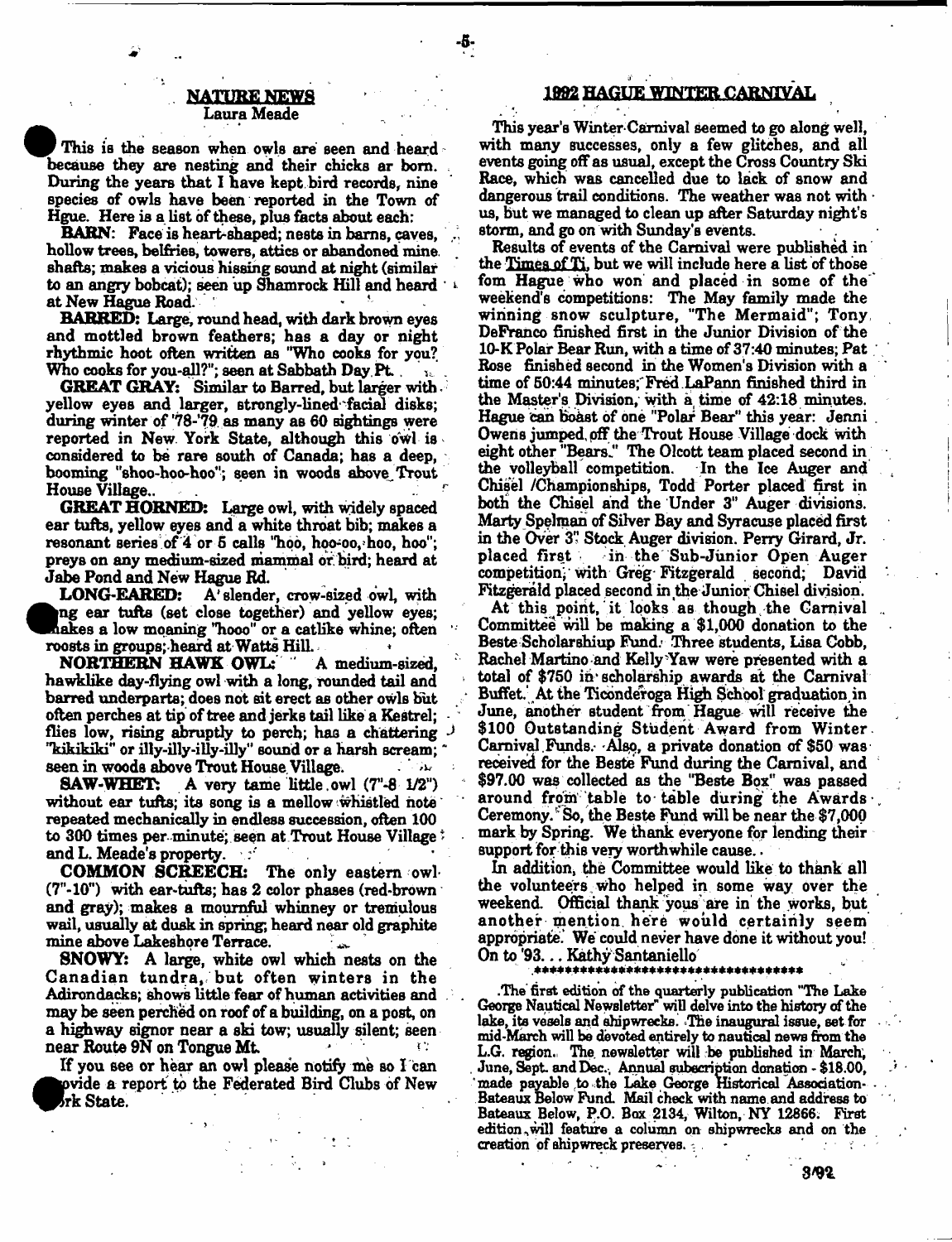#### **MAPLE SYRUP**

The following article was written by Mrs. Vila Fitzgerald, Hague's farmer historian, based on an interview with Rollin DeLarm in 1986. Mr. DeLarm died in 1991.

I can remember back sixty years ago when my father first made maple syrup. Holes were bored into the trees and wooden spouts driven in. Buckets were then placed to catch the sap aa it ran from the trees. It was than gathered in pails. *>* and carried to a large iron kettle where it was boiled down to syrup. A few years later he made an arch and used a flat pan six inches deep, three and a half feet wide and Beven feet long. This method of bailing made very dark syrup.

Same time later he built a good sugar house and installed ah evaporator. Then he tapped many more trees. To gather the sap he now used horses and a four barrel tank fastened to a wood shod sled. This method of boiling I produced much lighter syrup. Prices were very poor in those days and my father got only one dollar per gallon for syrup and only six or eight cents a pound for maple sugar. That was around 1915. It takes one gallon of syrup to make eight pounds of sugar and about thirty-two gallons of sap to make a gallon of syrup:

The last of February marked the time to bring in the sap buckets from the sugar house and wash them. Then the storage .tanks and evaporator had to be cleaned. By that time we were using metal sap spouts and they too.had to be *J* washed.. By then it was time to tap trees and start to make sugar and syrup. Weather plays a great part in the maple business. Freezing nights and warm days are needed. Sap will run whether there is snow on the ground or not.

I started making syrup about forty-five years ago. I . bought one of the new big evaporators from the G.H. Grimm Company. I purchased ,1800 galvanized 16-qt. buckets with covers. We also had new improved spouts. The quicker the  $\varphi^*$ sap can be boiled into the syrup, the lighter will the product be.

The sugar season lasts about five weks. When the weather get quite warm the latter part of April the syrup will get darker. Then the sap mil stop running. During a good run we were very busy gathering the sap and keeping the evaporator at top speed. This requires a lot of wood. I used from 25 to 30 cords of four foot wood every year. This had to be cut end ready for the coming year. \*

When the syrup tested the right thickness it was drawn from the evaporator and run through felt strainers and poured into a sixty gallon settling tank. This removes the fine sand which comes from the trees and is called sugar sand. The next process is the canning of the syrup and making sugar. Maple syrup has to weigh eleven pounds per gallon. Our sugar was mostly made into hard cakes. This requires the syrup to be boiled down quite a bit more in a\* large pan in the house. A sugar thermometer is put into the pan and when the right degree is reached, the pan is removed < from the stove and stirred with a large wooden ladle until it is nearly cold. Then the sugar is put into molds to harden. Our molds held fifty one-naif pound cakes and fifty onepound cakes. For many years we made about 2500 pounds

in these small molds and shipped them away to a merchant down in Cattskill. We received 25 cents a pound for this, sugar.

Our syrup was sold locally in gallon cane as we had orders. Most of it .was sold in 60 gallon drums to wholesalers. I have made as much as 650 gallons in a season.

Syrup has sold as low as .65 per gallon in barrels, and as high as \$2.50 per gallon. This depended on grade and color. The last sugar we sold we got one dollar a pound, and syrup was five to six dollars a gallon.

. In 1920 there were twenty-five families making syrup in this town. At this time of the year people did not have other work to da Besides having what syrup they anted for their families they made quite a bit of extra money.

At this time there are but two families making maple syrup in Hague (1966). Smiths in New Hague and Parlins at ., Silver Bay.

The big. syrup makers no longer gather the sap by horses and tractor but use plastic pipe from the trees to the storage tanks. Also, plastic buckets replace the old metal • ones. Fancy candy and maple creams are now a big part of . the maple sugar industry.

One enjoyable art of the sugaring season long ago was the sugar parties. Big pans of snow were gathered and hot syrup of sugar consistency were poured over the snow in small spoonfuls and eaten with a fork. This was called jack wax, and everyone called it delightful to eat.

Names of the families who were making syrup around 1920: *< "*

| Eugene Doolittle        | Marshall Kelly                             |
|-------------------------|--------------------------------------------|
| Wilford Ross            | Will DeLarm                                |
| Leslie Hayes            | John McKee                                 |
| Frank May               | Dyer Ackerman                              |
| Fred Smith              | Wardner Spaulding.                         |
| Morris Bevins           | Harry Rand                                 |
| Bant Landers<br>an¶     | <b>Bruce Carney</b>                        |
| <b>Harold Carpenter</b> | Peter Barnett                              |
| <b>Burt West</b>        | <sub>7</sub> , LeRoy Balcom                |
| Nate Yaw                | Jim Galusha                                |
| J. J. Wilson            | Eddie Ackerman                             |
| <b>Charlie Parlin</b>   | Capt. Watts                                |
| Amos Ross               | Rollin DeLarm                              |
| Will Carpenter          | Alfred Lamb                                |
|                         | Submitted by Clifton West, Hague Historian |

# ~ . HAGUE MUSEUM HQXES

Clifton West, Town Historian

 $\Phi$  .  $\Phi$  is a set of  $\Phi$  is a set of  $\Phi$  is a set of  $\Phi$ With help from a friend in Johnsburg and another in Carroll County, IL, I've been able to build the Holman and Stark genealogies back into the 1600's.

Laura (Waters) Bolton of Corinth found a genealogy of Waters and Putnams which I received from present Waters family. This has. been traced back five . generations. All such material helps to build up. Hague's information on Hague's early families.

Clifford Decker gave us a solid iron flat iron such as were used on the farm.

Madeline Hutchinson contributed several postcards and two really fancy buttonhooks. .Can anyone find a pair of buttoned shoes?

I need some, hatpins just to show how the women kept their hats on when the wind blew.

Our calendar from Steitz' shows Norman Rockwell prints as were used on Saturday Evening Post long time ago.

A few former students were in during the vacation.

## **LANDFILL HOURS CHANGE**

**Beginning April 1, The Hague Landfill will be open seven davs a week from 12noon to 5PM.**

Jackie Fort, Hague postmaster, has had more than j her share of bad luck. She recently slipped oh the ice and severely fractured her right wrist. She will undergo surgery on March 16. We wish her a speedy recovery.

> *We cannot direct the wind But we can adjust our sails* 3/92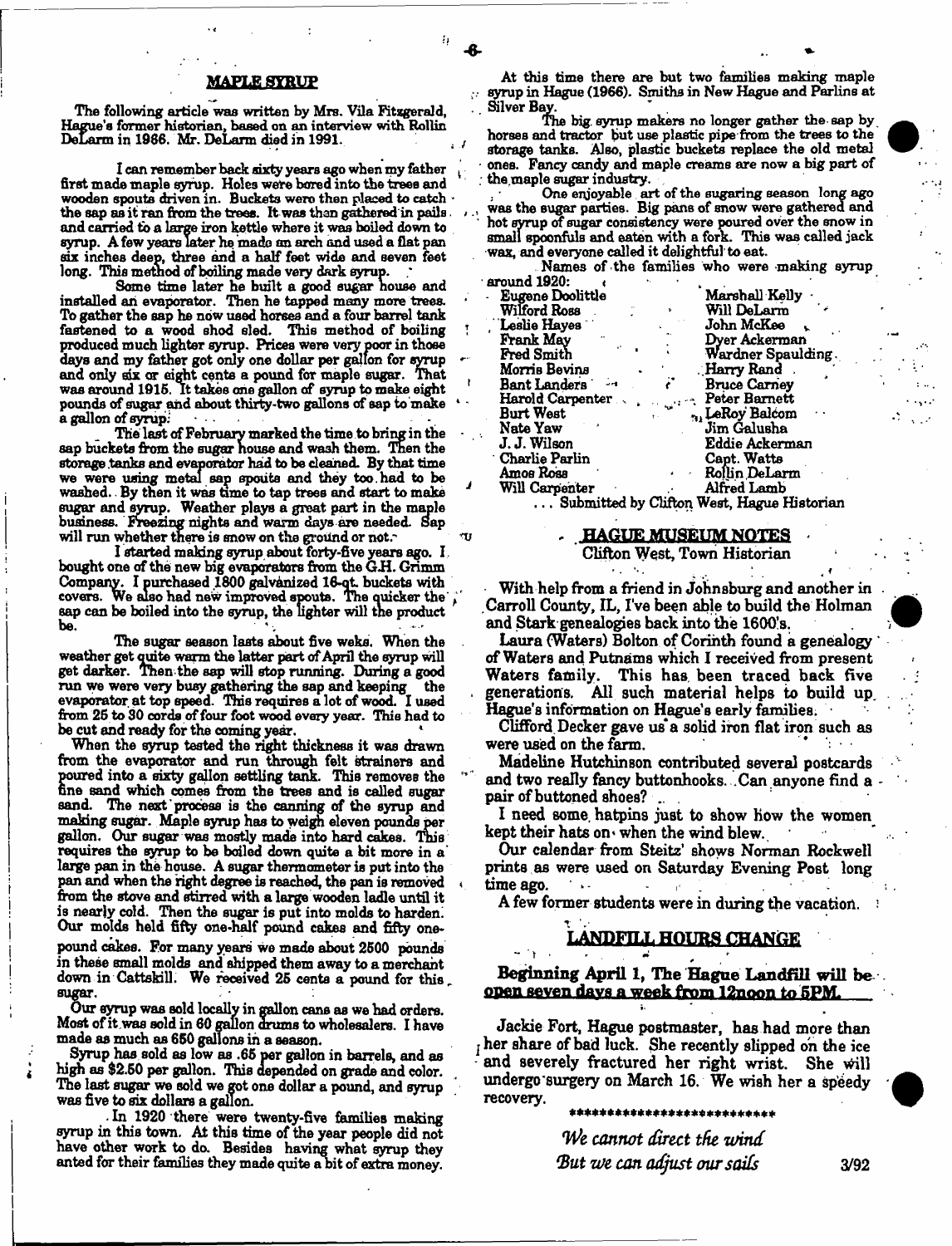## **a o y s D m o s** ,

^ ENGAGED - Lynne Coffin, daughter of Mr. & Mrs. Michael Coffin, Hague, to Michael McClure, Brant Lake, son of Mr. & Mrs. Dennis McClure of Hyde Park. Lynne is assistant manager of Terrio's Restaurant, Schroon Lake and assistant gymnastics coach, for Ticonderoga High School. Michael is Assistant District Attorney for Warren County,.

DEED - Elsie M. Hayford, 73, Ticonderoga and former resident of Hague on March 5 at Montcalm Manor. Survivors include four daughters, all former Hague residents - Wilma Ryan, Bonnie Hill, Verna Bevins and *\** Annabelle Hills; one brother; 18 grandchildren; 21 great-grandchildren.

s DIED - George Scott, 72, on March 7 in Highland . Park, Lake Wales, FL. He was a summer resident of Silver Bay for many years and served on SBA's Board of Directors. He is survived by his wife, Barbara, two sons, two daughters and six grandchildren.. A memorial service is planned to take place during the summer at Silver Bay Assoc.

\*

\* DIED - Carl Frasier, 73, Hollow Road, Hague, on March. 11 at Moses Ludington Hospital. He was formerly a foreman with the State Highway Dept, and a member of the Hague Fish & Game Club. He is survived by a son, Clinton, two daughters, Patricia Forgette and Gloria Jean Peeters, both of Hague, several grandchildren and two brothers, Clifford and Mitchell, both of Hague.

Belated birthday greetings to Mig Broderick, our esteemed editor for many years, now living in East Northport NY., on the occasion of her 80th, on February 21. Her son Larry from Germany came home to help celebrate.

Also a belated birthday greeting to Earl Phillips, Forest Bay, who celebrated his 95th on March 13.

## TICOIWEROGA MIDDLE **SCHOOL SECOND** QUARTER ACHIEVEMENT BOLL

Grade 6: Melissa Brunet, Lindsay Frasier, Jay Wells.

Grade 7: Jessica Frasier, Tracy Schlogl, Brittany Stull.

Grade 8: Allison Johnson, Monica Johnson

Perry Girard, 7th grade student earned a spot on the improvement roll during the second quarter.

CONGRATULATIONS! Keep up the good work.

#### FHA/HEKQ • BUSY! BUSHBU3K

FRA/HERO - a Home Economics leadership club in the high school, has been working on a year-long community service project with the Moses Ludington Nursing Home.

The program - Adopt a Grandparent - was organized by FHA/HERO members in September and will continue through June. Every month the club members plan a social event for nursing home residents. Most FHA/HERO ' members take time out of school to visit their grandparents. On February 26th Darcy Tubbs, Cori Ezzo and Kari Trudeau presented this project to FHA/HERO District leaders and SED leaders in the form of a display and five to ten minute oral presentation.

#### DEMOCRATIC PARTY MEETING

. Rudolph Meola, Hague Democrtic Party chairman, has called a meeting of the Democratic Party on March 31 at 7:30PM at the Community Center. If you are a Democrat (or a potential one) please attend this meeting.

#### DEMOCRATIC PRIMARY ELECTION

will be held at the Community Center on April 7 from 12 noon to 9PM

Instructions on the use of the voting machine will be held on April 2, 3 and 6 from 2 to 3PM in the Community Building.

#### **SCHOOL ACTIVITIES MARK ADIRONDACK PARK** CENIENNIAL

May 20, 1992 will mark the hundreth anniversary of the legislation which created the Adirondack Park. Local students have participated in activities related to the centennial. The work was done during the previous school year (spring of '91) Ms. Vicker's Middle School English students entered an essay contest. A number of their pieces, showing a sophisticated understanding of the many issues surrounding the park, have been published by the *Times of Ti* and also in other papers.

Fourth and fifth grade students entered a poster contest last spring and their entries will be well represented in a travelling exhibit,' sponsored by the Adirondack Park Centennial Committee, which will appear a number of places in the state. Four students from Hague - Katie Rutkowski, Brandy Frasier, Eve Trombley and Tavish Costello - - were among 13 local students who had works accepted as part of the exhibit. Congratulations to these artiste! Their art instructor, Marylou Doulin, is also a resident of Hague.

The exhibit can be seen:

March 5-19,1992 - Legislative Office Bldg., Albany March 21-April 18 - Visitor's Interpretretive Center, Newcomb

April 21 - May 15 - Adirondack Mountain Club

Headquarters, Lake George Rt. 9N, off Exit 21 May 18-June 21 - Raquette Lake School, Raquette Lake July 1-15-Adirondack Park Agency, Ray Brook, NY

ALSO, Ticonderoga Elementary-Middle School Music Teacher, Lisa Mazotte King was commissioned by the Ticonderoga Festival Guild to write a musical composition to go with the poem, Something That Stays by Mary Ann Lynch as a tribute to the Park Centennial. The work has been finished. A dance group is working on choreography for the music. The combined music/dance/ reading will premier June 28, 1992 at the Silver Bay Association Auditorium. Watch for Festival Guild announcements about tickets gadexact performance time: ... Mary Johnson; PTO President

A SURE SIGN OF SPRING - Ray Monroe Spotted two robins in Hague on February 29.

Avert *\* misunderstanding by calm, poise and balance*. a/Q9